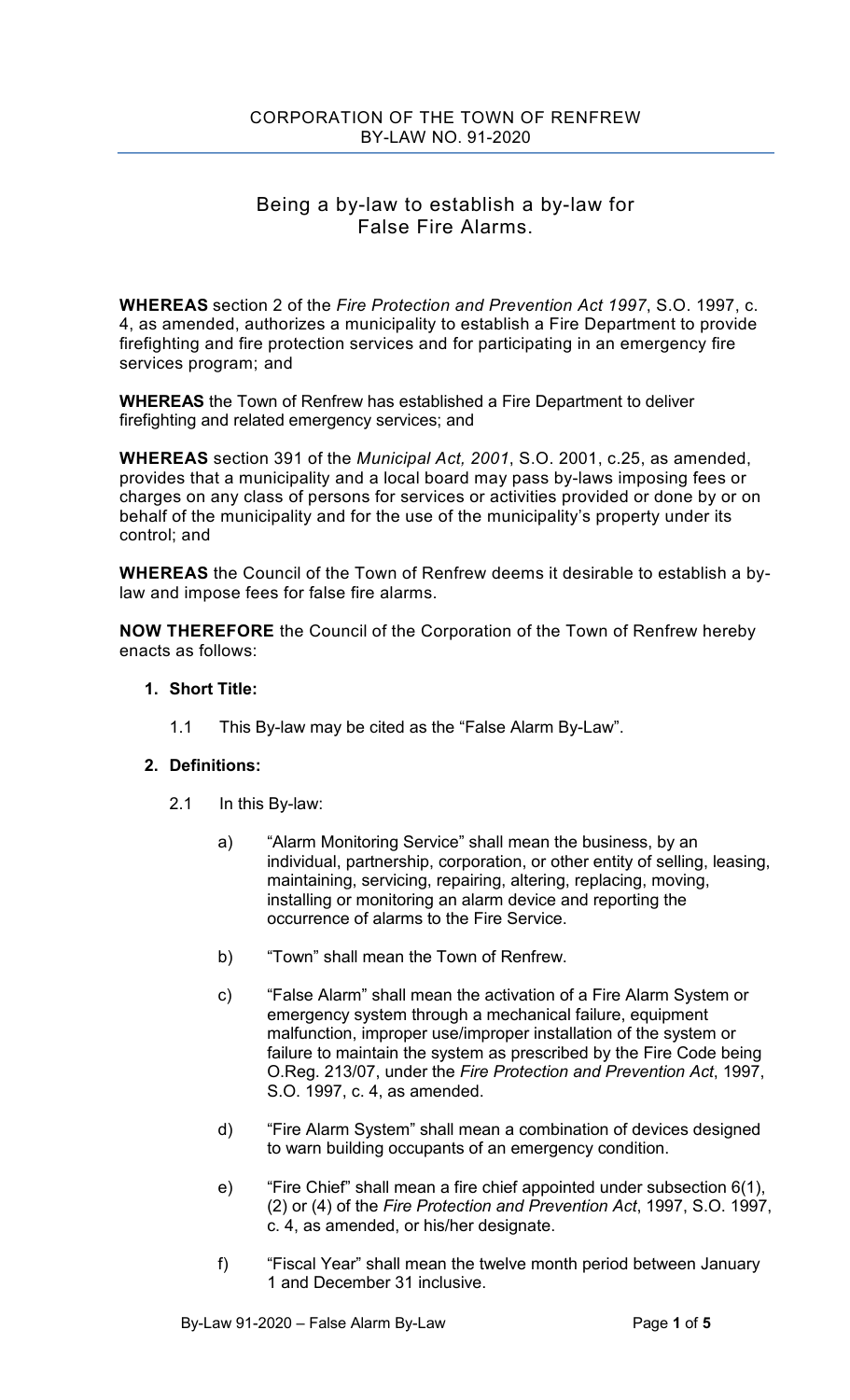- g) "Occupant" shall mean any person or persons who appear to be in possession of the property.
- h) "Owner" shall mean the Business Owner, Property Owner or Property Manager, or the person who at any time manages or receives the rent of the land or premises in connection with which the word is used whether on their own account or as an agent or trustee of any other person or who would receive the rent if such land and premises were let, and shall also include a lessee or Occupant of the property who, under the terms of the lease, is required to repair and maintain the property in accordance with the standards for maintenance and occupancy of property.
- i) "Person" shall include a corporation and organization as well as an individual.
- j) "Property" shall mean the property defined by the municipal address and includes buildings or structures or part of a building or structure and the lands and premises appurtenant thereto and all mobile homes, mobile buildings, mobile structures, and out-buildings.

#### **3. Application:**

3.1 This By-law shall apply to all Property within the jurisdiction of the Town of Renfrew.

#### **4. Administration:**

4.1 The Fire Chief is responsible for the administration of this By-law on behalf of the Town, including the review of applications for False Alarm Fee Rebates.

#### **5. Responsibilities of Owners and Occupants:**

- 5.1 Every Owner and Occupant of Property shall be responsible for the proper use, installation, maintenance and operation of any Fire Alarm System installed on or in the Property in order to ensure the prevention of False Alarms.
- 5.2 Every Owner or Occupant of Property that has a Fire Alarm System shall provide to the Alarm Monitoring Service a current list of at least three (3) persons who will be known as Contact Persons. The list of Contact Persons shall include the names, addresses and telephone numbers of each Contact Person.
- 5.3 Every Owner or Occupant of Property that has a Fire Alarm System that is not monitored shall provide to Renfrew Fire Department a current list of at least three persons who will be known as Contact Persons. The list of Contact Persons shall include the names, addresses and telephone numbers of each Contact Person.

#### **6. Contact Persons:**

- 6.1 The Contact Persons whose names are provided pursuant to Section 5.2 must be persons who are:
	- a) Available to receive telephone calls from the Alarm Monitoring Service and/or Renfrew Fire Department in the event of an alarm incident; and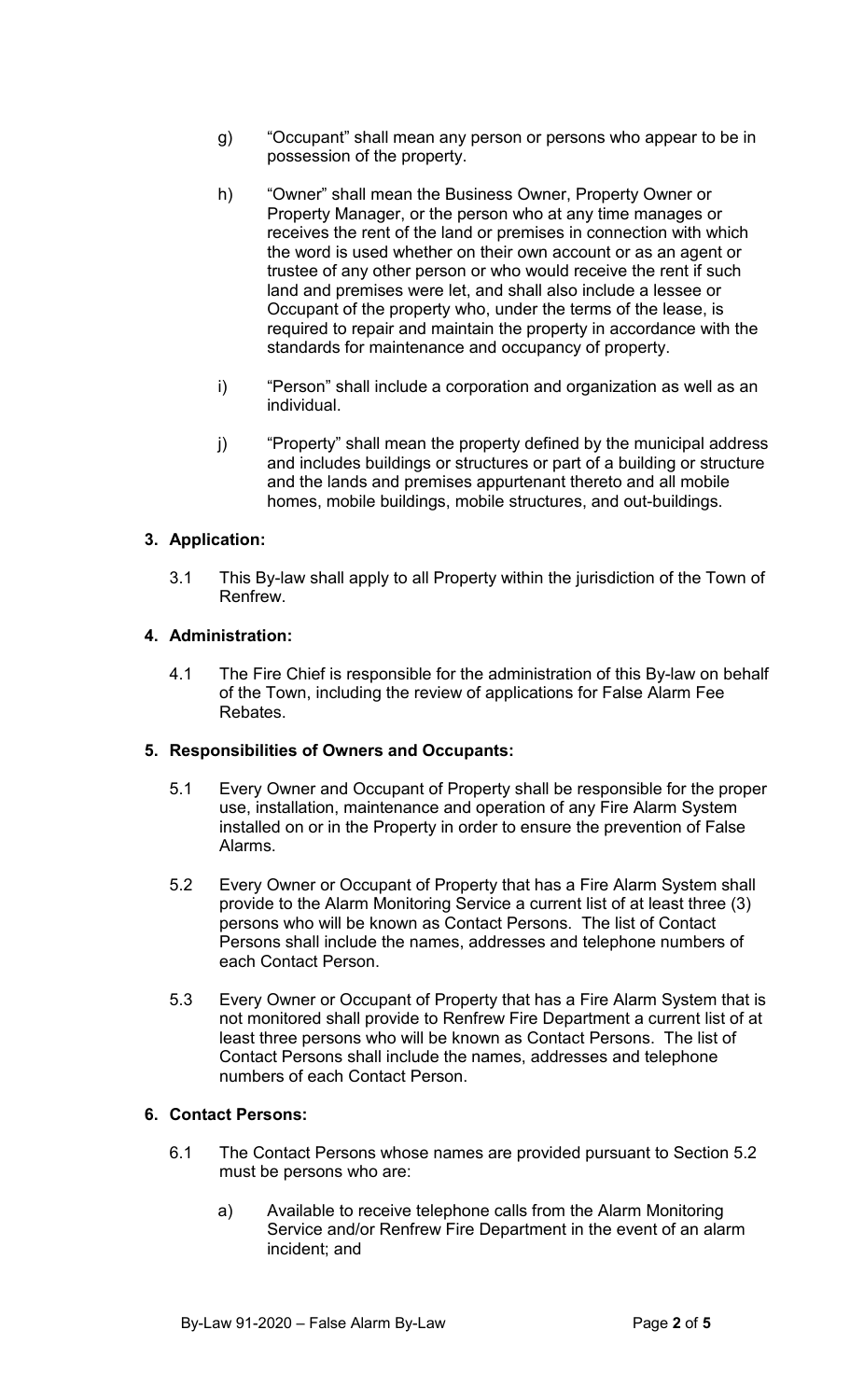- b) Able to attend at the address of the alarm incident within a reasonable time frame after the activation of a fire alarm upon the request of the Alarm Monitoring Service on behalf of Renfrew Fire Department; and
- c) Capable of affording Renfrew Fire Department access to the Property where the alarm incident occurred; and
- d) Capable of operating the Fire Alarm System and able to safeguard the Property.

# **7. False Alarm:**

- 7.1 When Renfrew Fire Department responds to a False Alarm, the Owner of Occupant of the Property from which the False Alarm originated shall be required to pay to the Town of Renfrew the prescribed fee, payable in accordance with Schedule "D" of By-Law No. 29-2016, a By-Law to establish fees and charges for services, activities, and the use of property provided by the Town of Renfrew, as amended.
- 7.2 No Person shall undertake any work on any Fire Alarm System that sends an alarm directly to Renfrew Fire Department or a Fire Alarm Monitoring Service without first notifying the Renfrew Fire Department and the communications centre.
- 7.3 If an Owner fails to notify Renfrew Fire Department in advance of any work being conducted on a Fire Alarm System and as a result of the work being done on a Fire Alarm System an alarm is triggered that results in a response by Renfrew Fire Department, the Owner shall be required to pay the Town of Renfrew the prescribed fee, payable in accordance with Schedule "D" of By-Law No. 29-2016, a By-Law to establish fees and charges for services, activities, and the use of property provided by the Town of Renfrew, as amended.
- 7.4 The Town shall deliver an invoice to each person upon whom a fee is imposed under this By-law and the person shall pay the fee within thirty (30) days of receipt of the invoice.
- 7.5 The Town may deliver an invoice personally, by registered mail, or by regular mail to a person's home address, or, in the case of the Owner, to the Owner's address as recorded on the Town's assessment roll.
- 7.6 Receipt of the invoice shall be deemed to have occurred:
	- a) On the date of delivery, if delivered personally;
	- b) Three (3) business days after the date of mailing, if delivered by registered mail to an address within the Town of Renfrew;
	- c) Five (5) days after the date of mailing, if delivered by registered mail to an address outside of the Town of Renfrew;
	- d) Five (5) days after the date of mailing if delivered by regular mail to an address within the Town of Renfrew.
	- e) Seven (7) days after the date of mailing if delivered by regular mail to an address outside of the Town of Renfrew.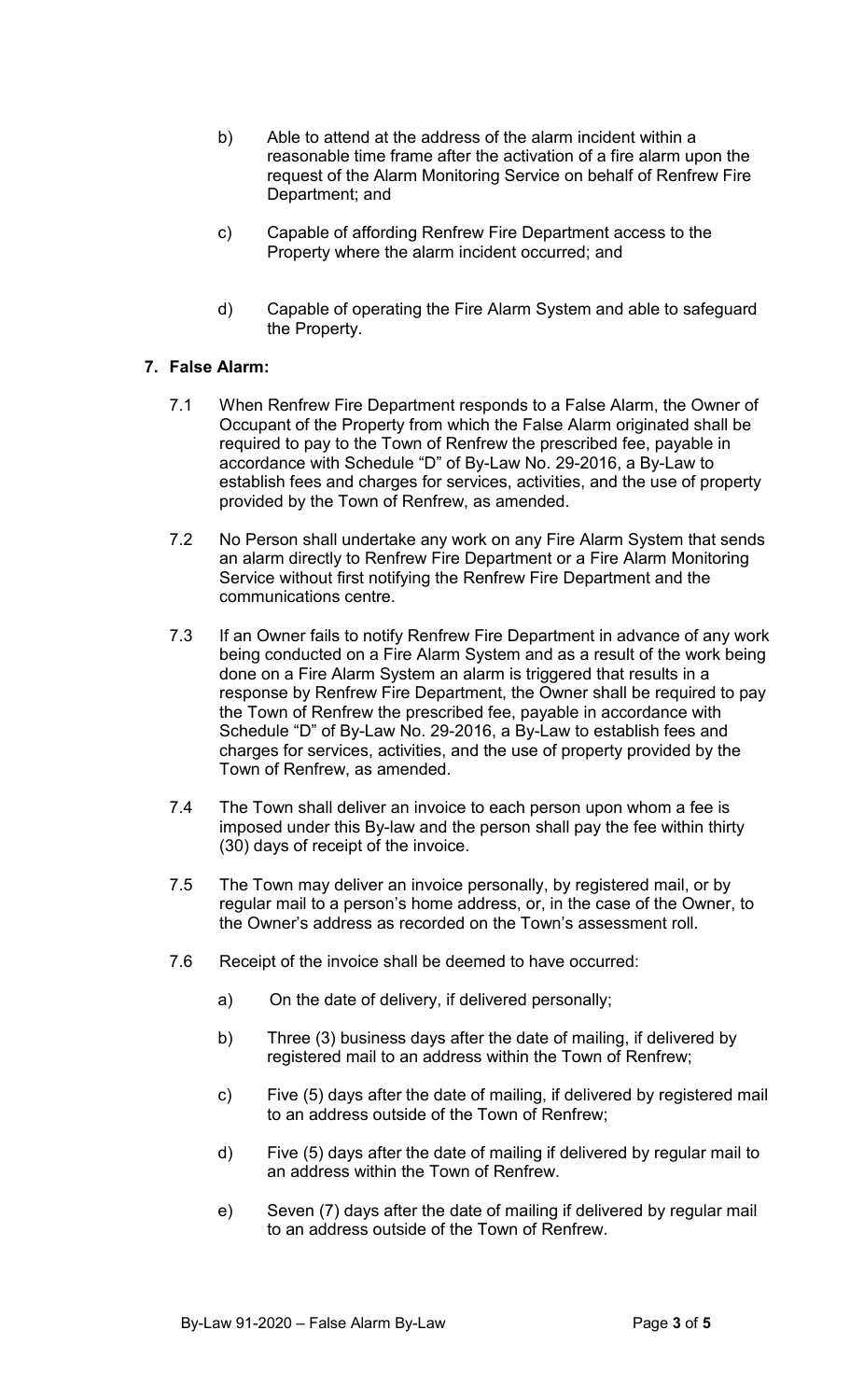- 7.7 If any amount payable under this By-law remains unpaid after thrity (30) days of receipt of the invoice, the Town may add such amount to the tax roll for any property in the municipality for which all the Owners are responsible and may collect the amount in the same manner as municipal taxes or through the use of other legal means as deemed appropriate.
- 7.8 Renfrew Fire Department shall continue to respond to all alarms and calls for assistance notwithstanding any previous False Alarm from a Property or non-payment of any fee hereunder.

# **8. False Alarm Fee Rebate:**

- 8.1 Where a Person who has paid a fee for a False Alarm, has made improvements to the Fire Alarm System or in some other way has taken steps to ensure that False Alarms do not occur at the Property at which the False Alarm occurred, that Person may apply to Renfrew Fire Department for a rebate of the fee.
- 8.2 An application for a fee rebate must be made in writing, demonstrating the steps taken to eliminate False Alarms. The application must be within the same Fiscal Year as the fee was applied.
- 8.3 Where the Fire Chief is satisfied that the improvements or other steps taken by an applicant for a fee rebate are likely to decrease the likelihood of a False Alarm, they may in their sole discretion provide a rebate of up to 50% of the fees already paid by that Person.

# **9. Stand By Fee:**

- 9.1 Where Renfrew Fire Department responds to a False Alarm and the Owner or Occupant does not provide access to the interior of a building on the Property within 20 minutes of the arrival of Renfrew Fire Department at the Property, the Owner or Occupant may be required to pay to the Town of Renfrew, in addition to the False Alarm Fee, an additional prescribed stand by fee, payable in accordance with Schedule "D" of By-Law No. 29- 2016, a By-Law to establish fees and charges for services, activities, and the use of property provided by the Town of Renfrew, as amended.
- 9.2 If an Owner of Occupant has installed a lock-box in an accessible location at the Property and if that lock-box contains current keys or codes to provide access to a building on the Property, a Person or Key-holder does not have to be present to satisfy the access requirements as set out herein.

#### **10.Validity:**

10.1 If any section, clause or provision of this By-law is for any reason declared by a court of competent jurisdiction to be invalid, the same shall not affect the validity of this By-law as a whole or any part thereof other than the section, clause or provision so declared to be invalid and it is hereby declared to be the intention of the Council of the Corporation of the Town of Renfrew that all remaining sections, clauses or provisions of this By-law shall remain in full force and effect until repealed, nothwithstanding that one or more provisions thereof may have been declared invalid.